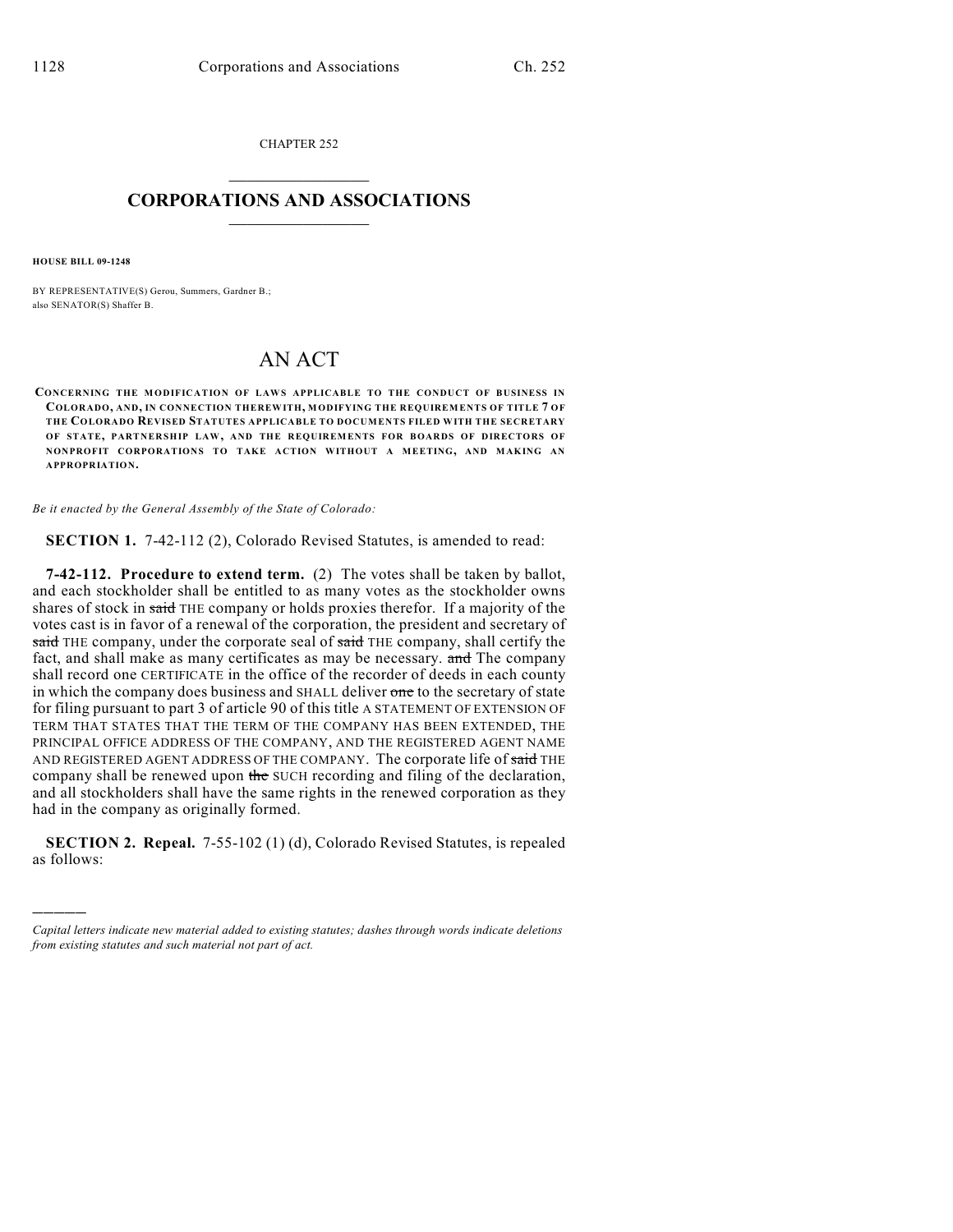**7-55-102. Articles of incorporation - filing.** (1) Five persons or more, except as specified elsewhere in this article, a majority of whom are residents of Colorado, may be associated and incorporated pursuant to this article for the cooperative transaction of any lawful business, except banking. Persons desiring to avail themselves of the provisions of this article shall deliver to the secretary of state, for filing pursuant to part 3 of article 90 of this title, articles of incorporation stating:

(d) The duration for which the association is to exist, which may be in perpetuity;

**SECTION 3. Repeal.** 7-56-201 (2) (d), Colorado Revised Statutes, is repealed as follows:

**7-56-201. Articles of incorporation.** (2) The articles shall state:

(d) The duration for which the cooperative is to exist, which shall be in perpetuity unless otherwise stated in the articles:

**SECTION 4.** 7-62-101 (5), (6), and (7), Colorado Revised Statutes, are amended to read:

**7-62-101. Definitions.** As used in this article, unless the context otherwise requires:

(5) "General partner" means a person:

(a) Who has been admitted to a limited partnership as a general partner in accordance with the partnership agreement OR THIS ARTICLE, INCLUDING A PERSON WHO IS ADMITTED AS A GENERAL PARTNER WITHOUT MAKING OR BEING OBLIGATED TO MAKE A CONTRIBUTION OR WITHOUT ACQUIRING A PARTNERSHIP INTEREST, IF IN EITHER CASE SUCH ADMISSION IS PURSUANT TO A WRITTEN PARTNERSHIP AGREEMENT OR OTHER WRITING CONFIRMING THE ADMISSION; and

(b) WHO IS named in the certificate of limited partnership as a general partner.

(6) "Limited partner" means a person who has been admitted to a limited partnership as a limited partner IN ACCORDANCE WITH THE PARTNERSHIP AGREEMENT OR THIS ARTICLE, INCLUDING A PERSON WHO IS ADMITTED AS A LIMITED PARTNER WITHOUT MAKING OR BEING OBLIGATED TO MAKE A CONTRIBUTION OR WITHOUT ACQUIRING A PARTNERSHIP INTEREST, IF IN EITHER CASE SUCH ADMISSION IS PURSUANT TO A WRITTEN PARTNERSHIP AGREEMENT OR OTHER WRITING CONFIRMING THE ADMISSION, as provided in sections 7-62-301 and 7-62-306 or, in the case of a foreign limited partnership, in accordance with the law of the foreign jurisdiction under which the limited partnership is formed.

(7) "Limited partnership" or "domestic limited partnership" means  $\alpha$  partnership AN ENTITY formed UNDER THIS ARTICLE by two or more persons under the law of this state and having one or more general partners and one or more limited partners. The term includes a limited partnership that is A limited liability limited partnership IS FOR ALL PURPOSES A LIMITED PARTNERSHIP. AT FORMATION, A LIMITED PARTNERSHIP SHALL HAVE AT LEAST ONE PARTNER WHO HAS A PARTNERSHIP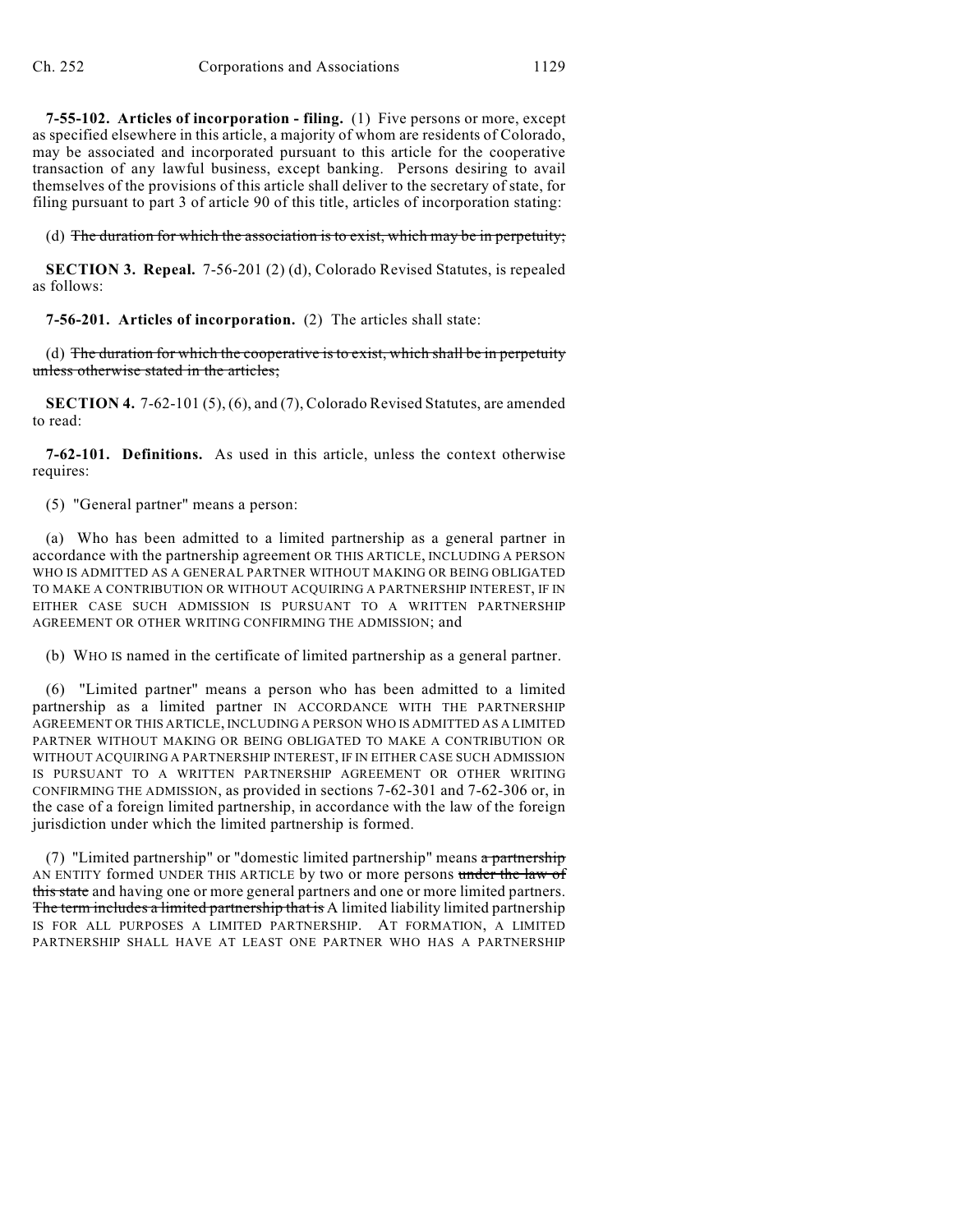INTEREST.

**SECTION 5.** 7-62-301 (1), Colorado Revised Statutes, is amended to read:

**7-62-301. Admission of limited partners.** (1) After the filing of a limited partnership's original certificate of limited partnership, a person may be admitted as an additional limited partner:

(a) In the case of a person acquiring a partnership interest directly from the limited partnership, upon compliance with the partnership agreement or, if the partnership agreement does not so provide, upon the written consent of all partners; and

(b) In the case of an assignee of a partnership interest of a partner who has the power, as provided in section 7-62-704, to grant the assignee the right to become a limited partner, upon the exercise of that power and compliance with any conditions limiting the grant or exercise of the power; AND

(c) EITHER UPON FORMATION OF THE LIMITED PARTNERSHIP OR THEREAFTER WITHOUT MAKING A CONTRIBUTION OR BEING OBLIGATED TO MAKE A CONTRIBUTION TO THE LIMITED PARTNERSHIP OR ACQUIRING A PARTNERSHIP INTEREST, IF IN EITHER CASE SUCH ADMISSION IS PURSUANT TO A WRITTEN PARTNERSHIP AGREEMENT OR OTHER WRITING CONFIRMING THE ADMISSION.

**SECTION 6.** 7-62-401, Colorado Revised Statutes, is amended BY THE ADDITION OF A NEW SUBSECTION to read:

**7-62-401. Admission of general partners.** (1.5) A PERSON MAY BE ADMITTED AS A GENERAL PARTNER TO A LIMITED PARTNERSHIP EITHER UPON FORMATION OF THE LIMITED PARTNERSHIP OR THEREAFTER WITHOUT MAKING A CONTRIBUTION OR BEING OBLIGATED TO MAKE A CONTRIBUTION TO THE LIMITED PARTNERSHIP OR ACQUIRING A PARTNERSHIP INTEREST, IF IN EITHER CASE SUCH ADMISSION IS PURSUANT TO A WRITTEN PARTNERSHIP AGREEMENT OR OTHER WRITING CONFIRMING THE ADMISSION.

**SECTION 7.** 7-64-101 (18), Colorado Revised Statutes, is amended to read:

**7-64-101. Definitions.** As used in this article, unless the context otherwise requires:

(18) "Partner" means a person who has associated with another person to carry on as co-owners a business for profit as a partnership. For purposes of part 10 of this article, the term "partner" shall have the meaning set forth in section 7-64-1001 (1) IS ADMITTED TO A PARTNERSHIP AS A PARTNER OF THE PARTNERSHIP.

**SECTION 8.** Part 2 of article 64 of title 7, Colorado Revised Statutes, is amended BY THE ADDITION OF A NEW SECTION to read:

**7-64-205. Admission without contribution or transferrable interest.** A PERSON MAY BE ADMITTED AS A PARTNER TO A PARTNERSHIP EITHER UPON FORMATION OF THE PARTNERSHIP OR THEREAFTER WITHOUT MAKING A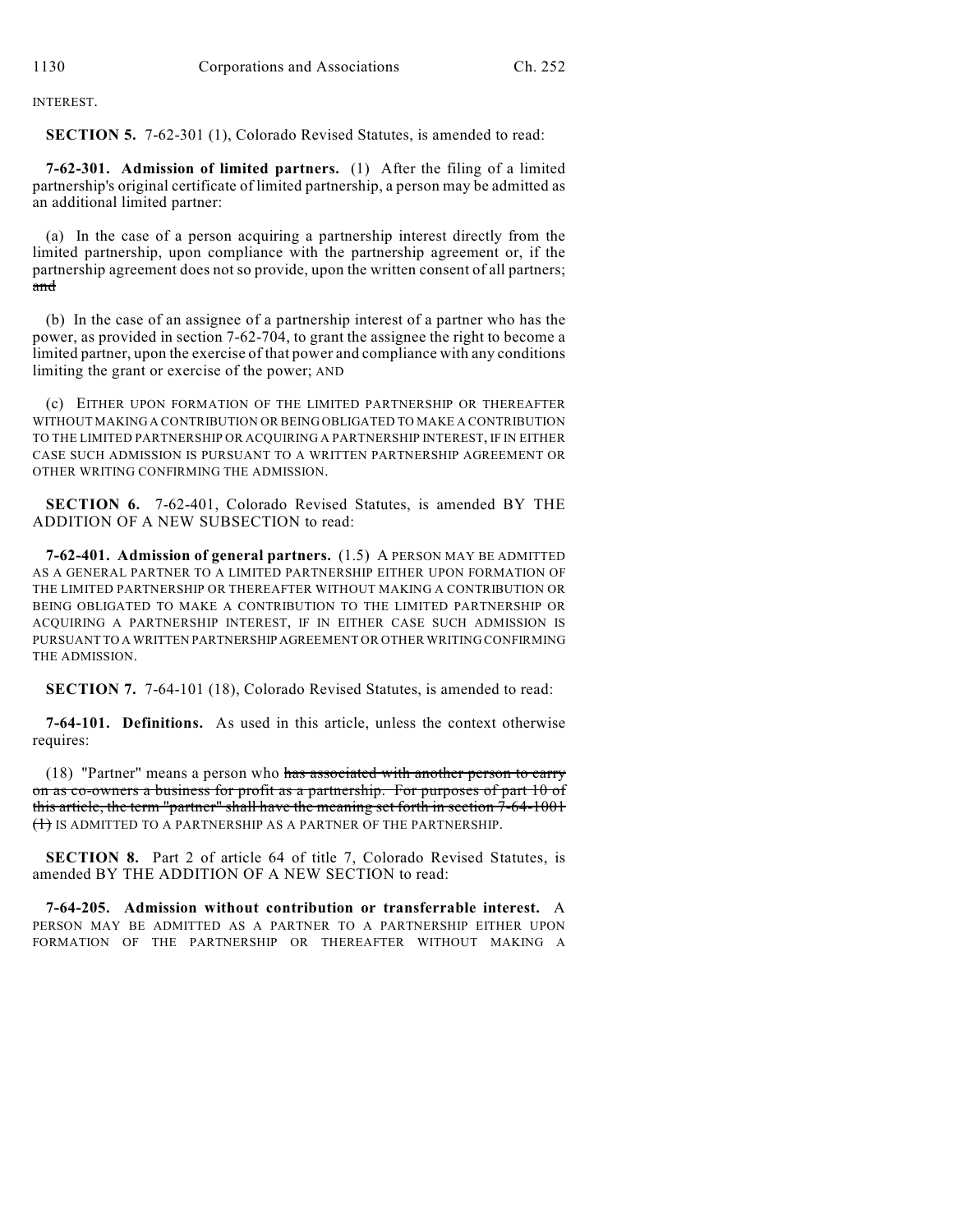CONTRIBUTION OR BEING OBLIGATED TO MAKE A CONTRIBUTION TO THE PARTNERSHIP, AND A PERSON MAY BE ADMITTED AS A PARTNER TO A PARTNERSHIP EITHER UPON FORMATION OF THE PARTNERSHIP OR THEREAFTER WITHOUT ACQUIRING A TRANSFERRABLE INTEREST, IF IN EITHER CASE SUCH ADMISSION IS PURSUANT TO A WRITTEN PARTNERSHIP AGREEMENT OR OTHER WRITING CONFIRMING THE ADMISSION.

**SECTION 9.** 7-70-102 (2) (a), Colorado Revised Statutes, is amended to read:

**7-70-102. Statement of trademark registration.** (2) A statement of trademark registration shall state:

(a) The true name of the registrant OR, IN THE CASE OF A GENERAL PARTNERSHIP THAT IS NOT A LIMITED LIABILITY PARTNERSHIP, THE TRUE NAME OF AT LEAST ONE GENERAL PARTNER OF THE GENERAL PARTNERSHIP;

**SECTION 10.** 7-70-104 (3) (a) and (3) (c), Colorado Revised Statutes, are amended, and the said 7-70-104 (3) is further amended BY THE ADDITION OF THE FOLLOWING NEW PARAGRAPHS, to read:

**7-70-104. Duration and renewal.** (3) The statement of renewal of trademark registration shall:

(a) State the true name of THE registrant OR, IN THE CASE OF A GENERAL PARTNERSHIP THAT IS NOT A LIMITED LIABILITY PARTNERSHIP, THE TRUE NAME OF AT LEAST ONE GENERAL PARTNER OF THE GENERAL PARTNERSHIP;

(c) State any change in a statement made pursuant to section  $7-70-102$  (2) (c), (2) (d), or (2) (e) in the statement of trademark registration, or in any previously filed statement related to the statement of trademark registration, that is necessary to make the statement or statements made pursuant to section  $7-70-102(2)(c)$ ,  $(2)(d)$ , or  $(2)$  (e) correct as of the date the statement of renewal of trademark registration is delivered for filing IF THE REGISTRANT IS AN INDIVIDUAL, STATE THE INDIVIDUAL'S PRINCIPAL ADDRESS;

(c.5) IF THE REGISTRANT IS AN ENTITY OTHER THAN A REPORTING ENTITY, STATE THE ENTITY'S PRINCIPAL ADDRESS;

(c.7) IF THE REGISTRANT IS NEITHER AN INDIVIDUAL RESIDENT OF THIS STATE NOR AN ENTITY THAT IS REQUIRED TO MAINTAIN A REGISTERED AGENT PURSUANT TO PART 7 OF ARTICLE 90 OF THIS TITLE, STATE EITHER OF THE FOLLOWING:

(I) IF THE REGISTRANT DESIRES TO APPOINT A REGISTERED AGENT PURSUANT TO SECTION 7-70-108, THE REGISTERED AGENT NAME, THE REGISTERED AGENT ADDRESS, AND THAT THE PERSON APPOINTED AS THE REGISTERED AGENT FOR THE REGISTRANT HAS CONSENTED TO BEING SO APPOINTED; OR

(II) THE MAILING ADDRESS TO WHICH SERVICE OF PROCESS IN ANY PROCEEDING BASED ON A CAUSE OF ACTION WITH RESPECT TO THE STATEMENT OF TRADEMARK REGISTRATION MAY BE MAILED PURSUANT TO SECTION 7-70-108;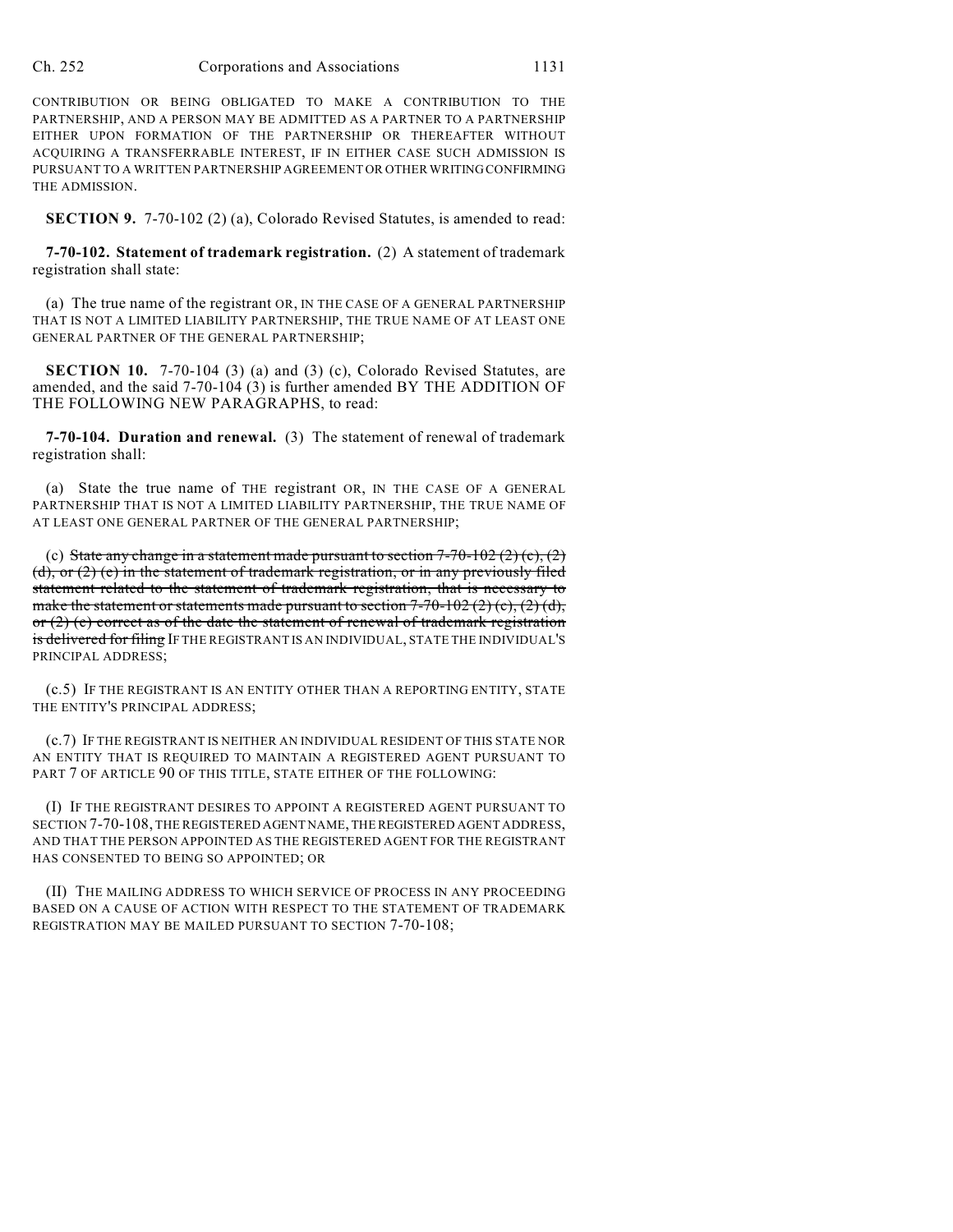**SECTION 11.** 7-70-108 (1) (b), Colorado Revised Statutes, is amended to read:

**7-70-108. Service of process on a registrant.** (1) A registrant who is neither an individual resident of this state nor an entity that is required to maintain a registered agent pursuant to part 7 of article 90 of this title shall either:

(b) Be deemed to have authorized service of process on it in connection with any such cause of action by registered mail or by certified mail, return receipt requested, addressed to the registrant at the mailing address, if any, furnished pursuant to section 7-70-102 (2) (e) (II), 7-70-104 (3) (c) (3) (c.7) (II), or 7-70-106 (2) (f) (2) (f) (II), as it may have been corrected by a statement of correction filed pursuant to section 7-90-305 or changed in a statement of change filed pursuant to section 7-90-305.5, and, if no such address has been furnished, to the registrant at the registrant's principal address.

**SECTION 12.** The introductory portion to 7-71-105 (1) and 7-71-105 (1) (c), Colorado Revised Statutes, are amended, and the said 7-71-105 (1) is further amended BY THE ADDITION OF A NEW PARAGRAPH, to read:

**7-71-105. Renewal of statement of trade name.** (1) A person other than a reporting entity having an effective statement of trade name on file in the records of the secretary of state may renew the statement of trade name by delivering to the secretary of state, for filing pursuant to part 3 of article 90 of this title, a statement of trade name renewal at any time during the last three calendar months the statement of trade name is effective. A filed statement of trade name renewal shall extend EXTENDS, by one calendar year, the period during which the statement of trade name to which it relates is effective. A statement of trade name renewal shall state, with respect to the statement of trade name to be renewed:

(c) Any change in any statement made in the statement of trade name, or in any previously filed statement related to such statement of trade name, necessary to make any statement made pursuant or with respect to section  $7-71-103$  (1) (c), (1)  $(e)$ , or  $(1)$  (f) correct as of the date the statement of trade name renewal is delivered for filing; and THE PERSON'S PRINCIPAL ADDRESS;

(c.5) A BRIEF DESCRIPTION OF THE KIND OF BUSINESS TRANSACTED, OR CONTEMPLATED TO BE TRANSACTED, IN THIS STATE UNDER THE NAME; AND

**SECTION 13.** 7-90-304 (2), Colorado Revised Statutes, is amended to read:

**7-90-304. Effective time and date of filed document.** (2) A filed document may state a delayed effective time and date, and if it does so the filed document becomes effective at the later of the time and date so stated or the time and date the filed document is filed by the secretary of state, as such time and date are stated in the records of the secretary of state. If a filed document states a delayed effective date but not a time, the filed document is effective at the later of twelve midnight 11:59 P.M. on that date or the time and date the filed document is filed by the secretary of state, as such time and date are stated in the records of the secretary of state. If a filed document states a delayed effective date that is later than the ninetieth day after the date the filed document is filed, the filed document is effective twelve midnight AT 11:59 P.M. on the ninetieth day after it is filed. A filed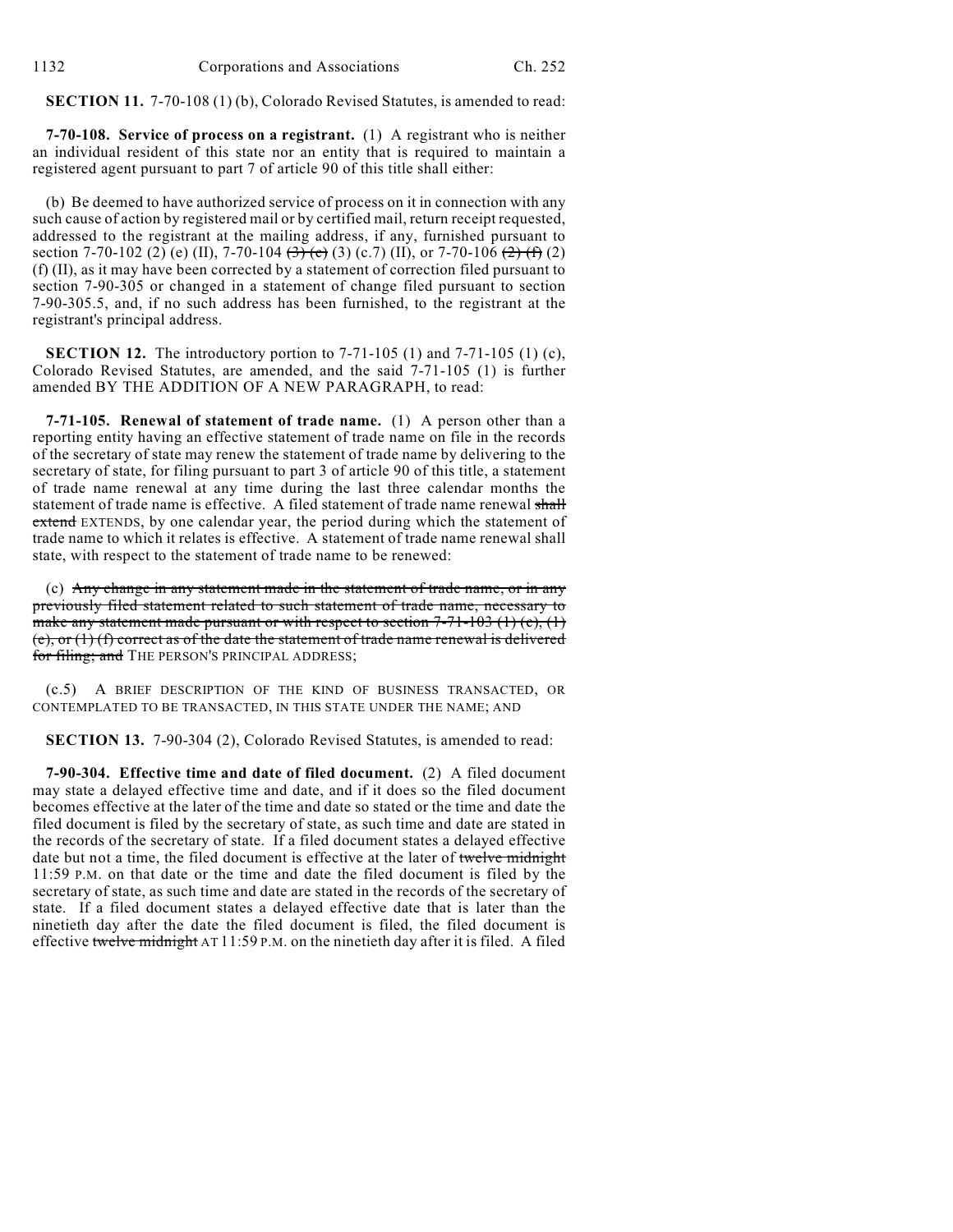document may state the order in which the matters provided for in the filed document are deemed to have occurred. The provisions of This subsection (2) may be limited by other provisions of this title. In the event of conflict between the provisions of this subsection (2) and any other provision of this title, such other provision of this title shall control CONTROLS.

**SECTION 14.** The introductory portion to 7-90-501 (1), Colorado Revised Statutes, is amended to read:

**7-90-501. Annual reports.** (1) Each reporting entity shall deliver to the secretary of state, for filing pursuant to part 3 of this article, an annual report that states the entity name of the reporting entity, the jurisdiction under the law of which the reporting entity is formed, and: if different from the most recent information contained in the records of the secretary of state:

**SECTION 15.** The introductory portion to 7-90-604 (3) and 7-90-604 (3) (b) and (3) (c), Colorado Revised Statutes, are amended, and the said 7-90-604 (3) is further amended BY THE ADDITION OF A NEW PARAGRAPH, to read:

**7-90-604. Registered true name of a foreign entity.** (3) A foreign entity that has in effect a registration of its true name pursuant to this section may renew such registration by delivering to the secretary of state, for filing pursuant to part 3 of this article, on or before December 31 of the year of registration, a statement of renewal of registration of true name that complies with the requirements of this subsection (3). When filed, the statement of renewal of registration renews the registration for the following year. The statement of renewal of registration of true name shall state:

(b) The FORM OF ENTITY AND THE jurisdiction under the law of which it is formed; and

(c) That the registration of its true name is renewed pursuant to this section.

(d) THE PRINCIPAL OFFICE ADDRESS OF THE ENTITY'S PRINCIPAL OFFICE.

**SECTION 16. Repeal.** 7-90-706, Colorado Revised Statutes, is repealed as follows:

**7-90-706. Application to dissolved or delinquent entities.** This part 7, including, without limitation, section 7-90-704 (2), continues to apply to every domestic entity for which a constituent document is on file in the records of the secretary of state and to every foreign entity authorized to transact business or conduct activities in this state that has not relinquished such authority, after the dissolution or delinquency of the entity for any reason.

**SECTION 17.** 7-90-902 (2), Colorado Revised Statutes, is amended to read:

**7-90-902. Declaration of delinquency.** (2) If the entity does not correct each ground identified in the notice of the secretary of state for declaring it delinquent or demonstrate to the reasonable satisfaction of the secretary of state that such ground does not exist within sixty days after delivery of the notice, the entity shall be delinquent following the expiration of such sixty days. Thereafter, the secretary of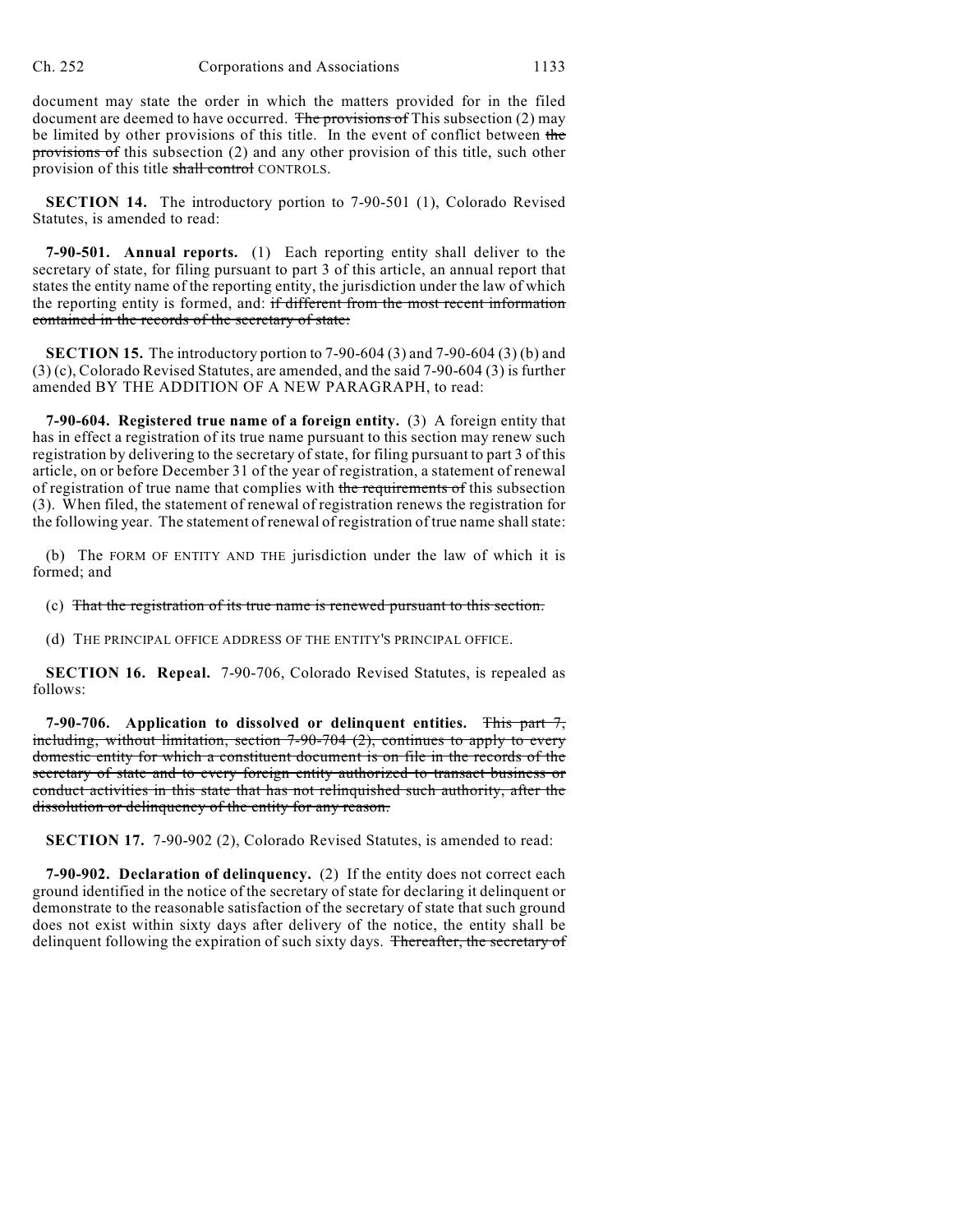state shall deliver notice of the fact of delinquency to the entity at the entity's principal office address and to the registered agent address of the entity's most recent registered agent; except that failure to deliver such notice shall not affect the fact of delinquency, and no person shall have a cause of action if the notice is not delivered.

**SECTION 18.** 7-90-904 (4) (a), Colorado Revised Statutes, is amended to read:

**7-90-904. Cure of delinquency.** (4) (a) Except as provided in paragraphs (b) and (c) of this subsection (4), the entity name of an entity following the curing of its delinquency shall be the same as the entity name, determined without regard to section 7-90-601.6, of the entity at the time the entity cures its delinquency if such entity name complies with section 7-90-601 at the time the entity cures its delinquency. If such entity name would not be distinguishable on the records of the secretary of state as contemplated in section 7-90-601, the entity name of the entity following curing of its delinquency shall be such entity name followed by the words "delinquency cured" and the MONTH, DAY, AND year thereof OF THE EFFECTIVE DATE OF THE STATEMENT CURING DELINQUENCY.

**SECTION 19.** 7-90-1004, Colorado Revised Statutes, is amended to read:

**7-90-1004. Entity name upon reinstatement.** The domestic entity name of a domestic entity following reinstatement shall be the domestic entity name, determined without regard to section 7-90-601.5, of the domestic entity at the time of reinstatement if such domestic entity name complies with section 7-90-601 at the time of reinstatement. If that domestic entity name does not comply with section 7-90-601, the domestic entity name of the domestic entity following reinstatement shall be that domestic entity name followed by the word "reinstated" and the MONTH, DAY, AND year of THE EFFECTIVE DATE OF THE ARTICLES OF reinstatement.

**SECTION 20.** 7-128-202, Colorado Revised Statutes, is REPEALED AND REENACTED, WITH AMENDMENTS, to read:

**7-128-202. Action without meeting.** (1) UNLESS OTHERWISE PROVIDED IN THE BYLAWS, ANY ACTION REQUIRED OR PERMITTED BY ARTICLES 121 TO 137 OF THIS TITLE TO BE TAKEN AT A BOARD OF DIRECTORS' MEETING MAY BE TAKEN WITHOUT A MEETING IF NOTICE IS TRANSMITTED IN WRITING TO EACH MEMBER OF THE BOARD AND EACH MEMBER OF THE BOARD BY THE TIME STATED IN THE NOTICE:

(a) VOTES IN WRITING FOR SUCH ACTION; OR

(b) (I) VOTES IN WRITING AGAINST SUCH ACTION, ABSTAINS IN WRITING FROM VOTING, OR FAILS TO RESPOND OR VOTE; AND

(II) FAILS TO DEMAND IN WRITING THAT ACTION NOT BE TAKEN WITHOUT A MEETING.

(2) THE NOTICE REQUIRED BY SUBSECTION (1) OF THIS SECTION SHALL STATE:

(a) THE ACTION TO BE TAKEN;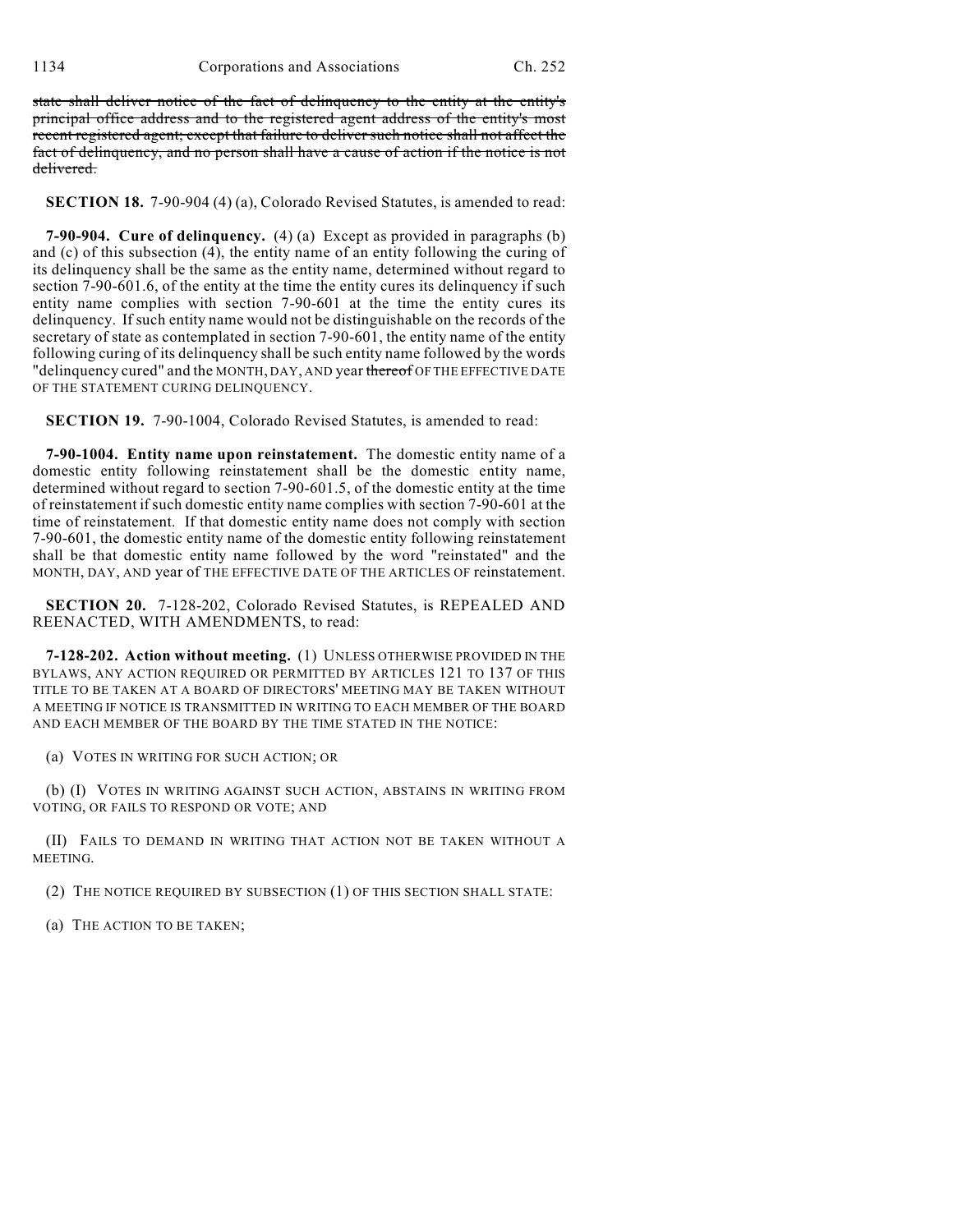(b) THE TIME BY WHICH A DIRECTOR MUST RESPOND;

(c) THAT FAILURE TO RESPOND BY THE TIME STATED IN THE NOTICE WILL HAVE THE SAME EFFECT AS ABSTAINING IN WRITING BY THE TIME STATED IN THE NOTICE AND FAILING TO DEMAND IN WRITING BY THE TIME STATED IN THE NOTICE THAT ACTION NOT BE TAKEN WITHOUT A MEETING; AND

(d) ANY OTHER MATTERS THE NONPROFIT CORPORATION DETERMINES TO INCLUDE.

(3) ACTION IS TAKEN UNDER THIS SECTION ONLY IF, AT THE END OF THE TIME STATED IN THE NOTICE TRANSMITTED PURSUANT TO SUBSECTION (1) OF THIS SECTION:

(a) THE AFFIRMATIVE VOTES IN WRITING FOR SUCH ACTION RECEIVED BY THE NONPROFIT CORPORATION AND NOT REVOKED PURSUANT TO SUBSECTION (5) OF THIS SECTION EQUAL OR EXCEED THE MINIMUM NUMBER OF VOTES THAT WOULD BE NECESSARY TO TAKE SUCH ACTION AT A MEETING AT WHICH ALL OF THE DIRECTORS THEN IN OFFICE WERE PRESENT AND VOTED; AND

(b) THE NONPROFIT CORPORATION HAS NOT RECEIVED A WRITTEN DEMAND BY A DIRECTOR THAT SUCH ACTION NOT BE TAKEN WITHOUT A MEETING OTHER THAN A DEMAND THAT HAS BEEN REVOKED PURSUANT TO SUBSECTION (5) OF THIS SECTION.

(4) A DIRECTOR'S RIGHT TO DEMAND THAT ACTION NOT BE TAKEN WITHOUT A MEETING SHALL BE DEEMED TO HAVE BEEN WAIVED UNLESS THE NONPROFIT CORPORATION RECEIVES SUCH DEMAND FROM THE DIRECTOR IN WRITING BY THE TIME STATED IN THE NOTICE TRANSMITTED PURSUANT TO SUBSECTION (1) OF THIS SECTION AND SUCH DEMAND HAS NOT BEEN REVOKED PURSUANT TO SUBSECTION (5) OF THIS SECTION.

(5) ANY DIRECTOR WHO IN WRITING HAS VOTED, ABSTAINED, OR DEMANDED ACTION NOT BE TAKEN WITHOUT A MEETING PURSUANT TO THIS SECTION MAY REVOKE SUCH VOTE, ABSTENTION, OR DEMAND IN WRITING RECEIVED BY THE NONPROFIT CORPORATION BY THE TIME STATED IN THE NOTICE TRANSMITTED PURSUANT TO SUBSECTION (1) OF THIS SECTION.

(6) UNLESS THE NOTICE TRANSMITTED PURSUANT TO SUBSECTION (1) OF THIS SECTION STATES A DIFFERENT EFFECTIVE DATE, ACTION TAKEN PURSUANT TO THIS SECTION SHALL BE EFFECTIVE AT THE END OF THE TIME STATED IN THE NOTICE TRANSMITTED PURSUANT TO SUBSECTION (1) OF THIS SECTION.

(7) A WRITING BY A DIRECTOR UNDER THIS SECTION SHALL BE IN A FORM SUFFICIENT TO INFORM THE NONPROFIT CORPORATION OF THE IDENTITY OF THE DIRECTOR, THE VOTE, ABSTENTION, DEMAND, OR REVOCATION OF THE DIRECTOR, AND THE PROPOSED ACTION TO WHICH SUCH VOTE, ABSTENTION, DEMAND, OR REVOCATION RELATES. UNLESS OTHERWISE PROVIDED BY THE BYLAWS, ALL COMMUNICATIONS UNDER THIS SECTION MAY BE TRANSMITTED OR RECEIVED BY THE NONPROFIT CORPORATION BY ELECTRONICALLY TRANSMITTED FACSIMILE, E-MAIL, OR OTHER FORM OF WIRE OR WIRELESS COMMUNICATION. FOR PURPOSES OF THIS SECTION, COMMUNICATIONS TO THE NONPROFIT CORPORATION ARE NOT EFFECTIVE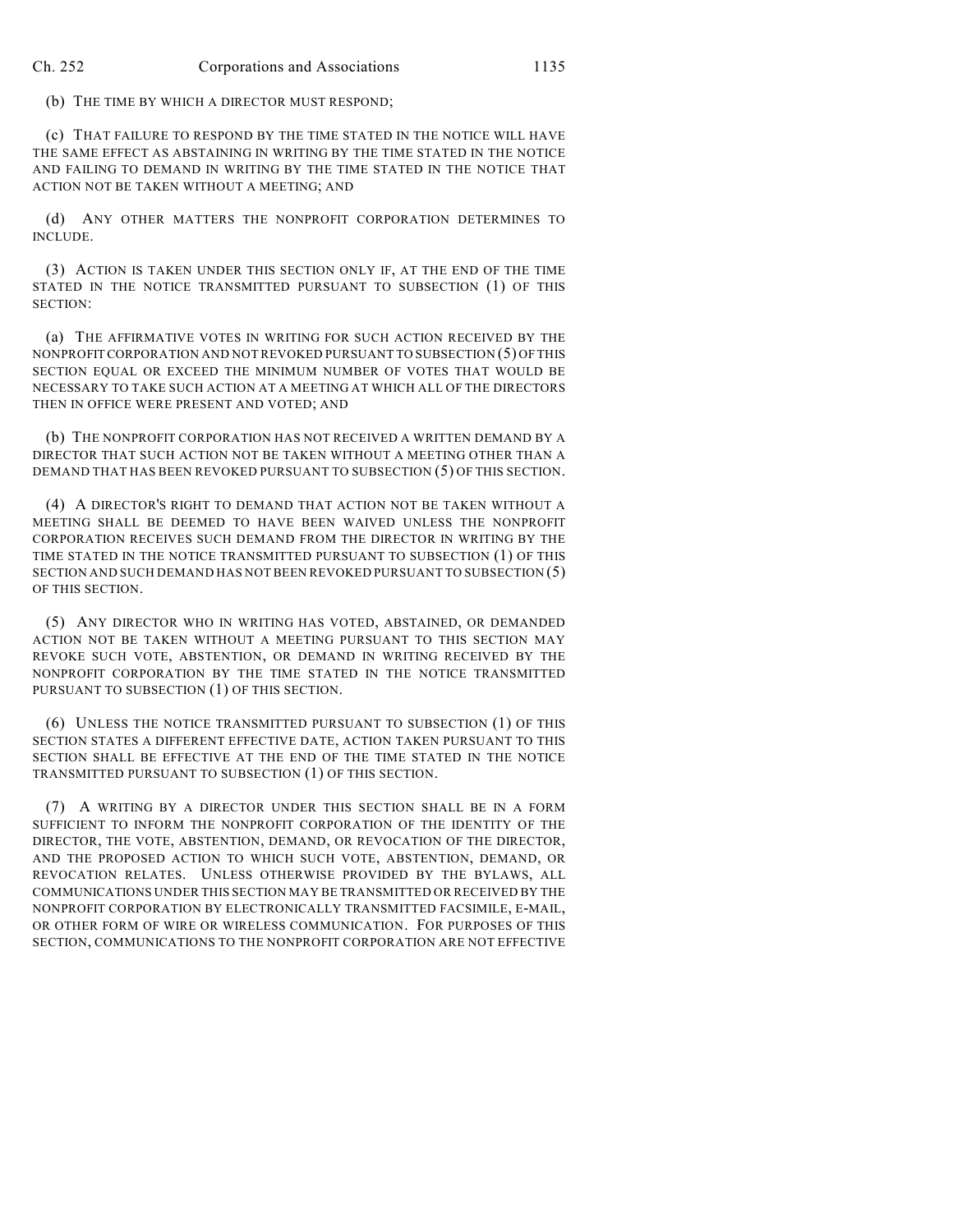## UNTIL RECEIVED.

(8) ACTION TAKEN PURSUANT TO THIS SECTION HAS THE SAME EFFECT AS ACTION TAKEN AT A MEETING OF DIRECTORS AND MAY BE DESCRIBED AS SUCH IN ANY DOCUMENT.

(9) ALL WRITINGS MADE PURSUANT TO THIS SECTION SHALL BE FILED WITH THE MINUTES OF THE MEETINGS OF THE BOARD OF DIRECTORS.

**SECTION 21.** 24-10-109 (3), Colorado Revised Statutes, is amended to read:

**24-10-109. Notice required - contents - to whom given - limitations.** (3) If the claim is against the state or an employee thereof, the notice shall be filed with the attorney general. If the claim is against any other public entity or an employee thereof, the notice shall be filed with the governing body of the public entity or the attorney representing the public entity. Such notice shall be effective upon mailing by registered mail OR CERTIFIED MAIL, RETURN RECEIPT REQUESTED, or upon personal service.

**SECTION 22.** 31-25-806 (1), Colorado Revised Statutes, is amended to read:

**31-25-806. Board membership - qualifications - nominations - rules removal.** (1) Each appointed member of the board, except any member from the governing body, shall reside, be a business lessee, or own real property in the downtown development district within the municipality in which the authority is located. An officer or director of a corporation A MANAGER, AS THAT TERM IS DEFINED IN SECTION 7-90-102, C.R.S., AN AGENT, OR AN EMPLOYEE OF AN ENTITY, AS THAT TERM IS DEFINED IN SECTION 7-90-102, C.R.S., having its place of business in the downtown development districtshall be eligible for appointment to the board. No officer or employee of the municipality where the authority is located, other than any appointee from the governing body, shall be eligible for appointment to the board. Within thirty days after the occurrence of a vacancy, the governing body, except as provided in section 31-25-805 (3), shall appoint a successor.

**SECTION 23.** 7-42-101 (3), Colorado Revised Statutes, is amended to read:

**7-42-101. Additional statements in certificates.** (3) In the case of a municipal corporation, which COUNTY, SPECIAL DISTRICT, OR ENTITY, AS THAT TERM IS DEFINED IN SECTION 7-90-102, THAT is a member or stockholder of a corporation described in subsection (1) or (2) of this section, an individual officer, PARTNER, MEMBER, MANAGER, agent, or employee of the municipal corporation, may be COUNTY, SPECIAL DISTRICT, OR ENTITY AS designated BY THE MUNICIPAL CORPORATION, COUNTY, SPECIAL DISTRICT, OR ENTITY IS ELIGIBLE FOR ELECTION to serve as a director of the corporation irrespective of the fact that such individual is not a member or stockholder of the corporation.

**SECTION 24.** 13-17-102 (8), Colorado Revised Statutes, is amended to read:

**13-17-102. Attorney fees - definitions.** (8) The provisions of This section shall not apply to traffic offenses, matters brought under the provisions of the "Colorado Children's Code", title 19, C.R.S., or related juvenile matters, or matters involving